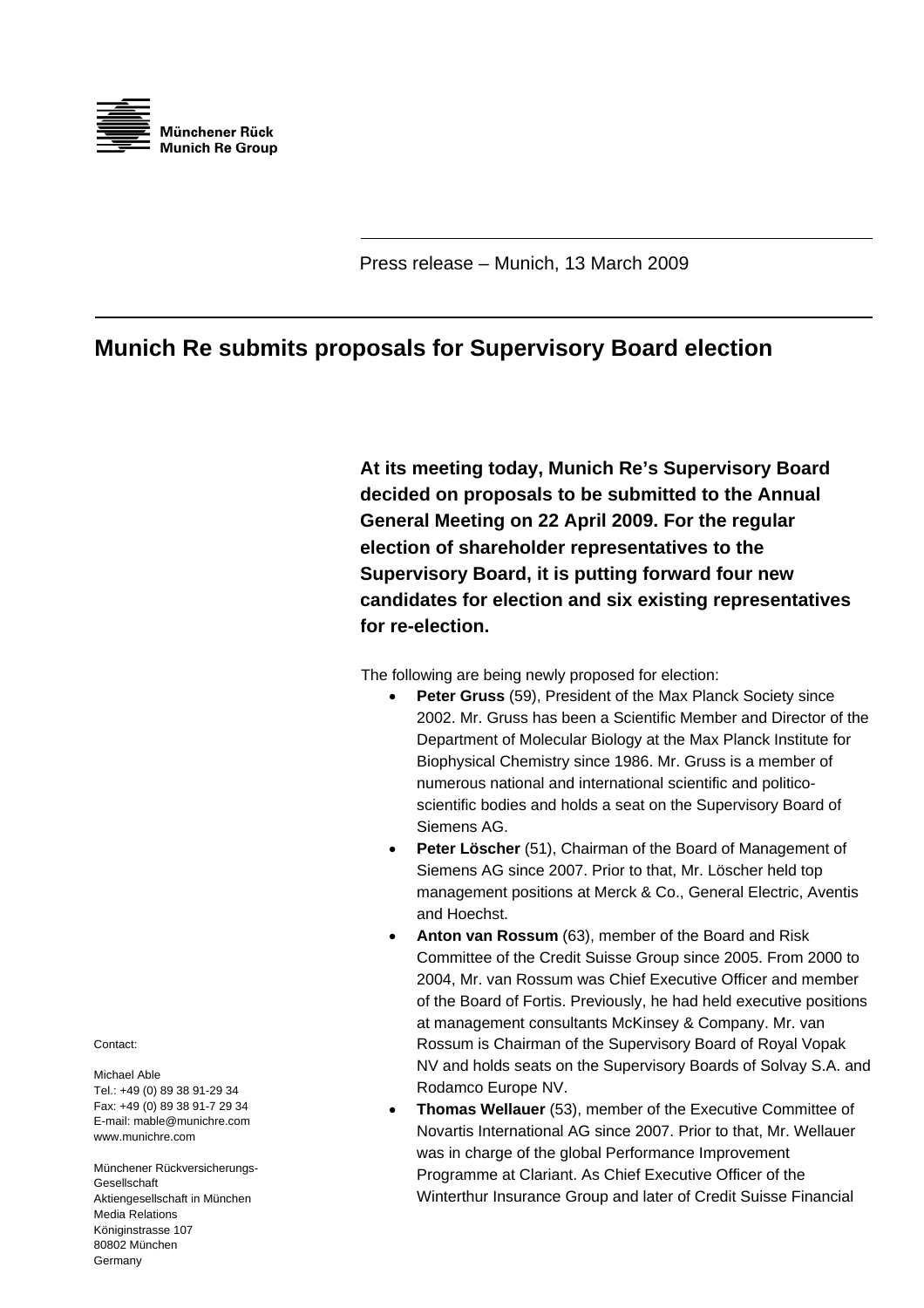Services, he was a member of the Group Executive Board of the Credit Suisse Group.

The following are being proposed for re-election:

- Hans-Jürgen Schinzler (68), Chairman of the Supervisory Board of Munich Re since 2004. If returned, Mr. Schinzler intends to seek re-election as Chairman of the Supervisory Board.
- **n Henning Kagerman** (61)
- **Wolfgang Mayrhuber** (61) •
- **Karel Van Miert** (67)
- **Bernd Pischetsrieder** (61)
- **Ron Sommer** (59)

In selecting candidates, the Supervisory Board was governed in particular by the expertise and experience that are important for monitoring and advising on the Munich Re Group's business activities. In addition, the personal independence of the candidates played a key role. The period of office of the new Supervisory Board will run until the Annual General Meeting in 2014.

The term of office of the following members of the Supervisory Board ends at the close of the Annual General Meeting on 22 April 2009: Ulrich Hartmann (70) Hubert Markl (70) Heinrich v. Pierer (68) Albrecht Schmidt (71)

Furthermore, the Supervisory Board decided to accept the dividend proposal submitted by the Board of Management. At the Annual General Meeting, it will be proposed that an unchanged dividend of  $65.50$  per share be distributed for the financial year 2008.

The invitation to the Annual General Meeting on 22 April 2009 and the Munich Re Group Annual Report 2008 are available at www.munichre.com.

Media Relations Munich, Michael Ab le Tel.: +49 (0) 89 38 91-29 34

Media Relations Asia, Nikola Kemper Tel.: + 852 2536 6936

Media Relations USA, Bob Kinsella Tel.: + 1 609 419 8527

The **Munich Re Group** operates worldwide, turning risk into value. In the financial year 2008, i t achieved a profit of €1,528m on premium income of around €38bn. The Group operates in all lines of business, with around 44,000 employees at over 50 locations throughout the world and is characterised by particularly pronounced diversification, client focus and earnings stability. With premium income of around €22bn from reinsurance alone, it is one of the world's leading reinsurers. Its primary insurance operations are mainly concentrated in the ERGO Insurance Group. W ith premium income of over €17bn, ERGO is one of the largest insurance groups in Europe and Germany. It is the market leader in Europe in health and legal expenses insurance,